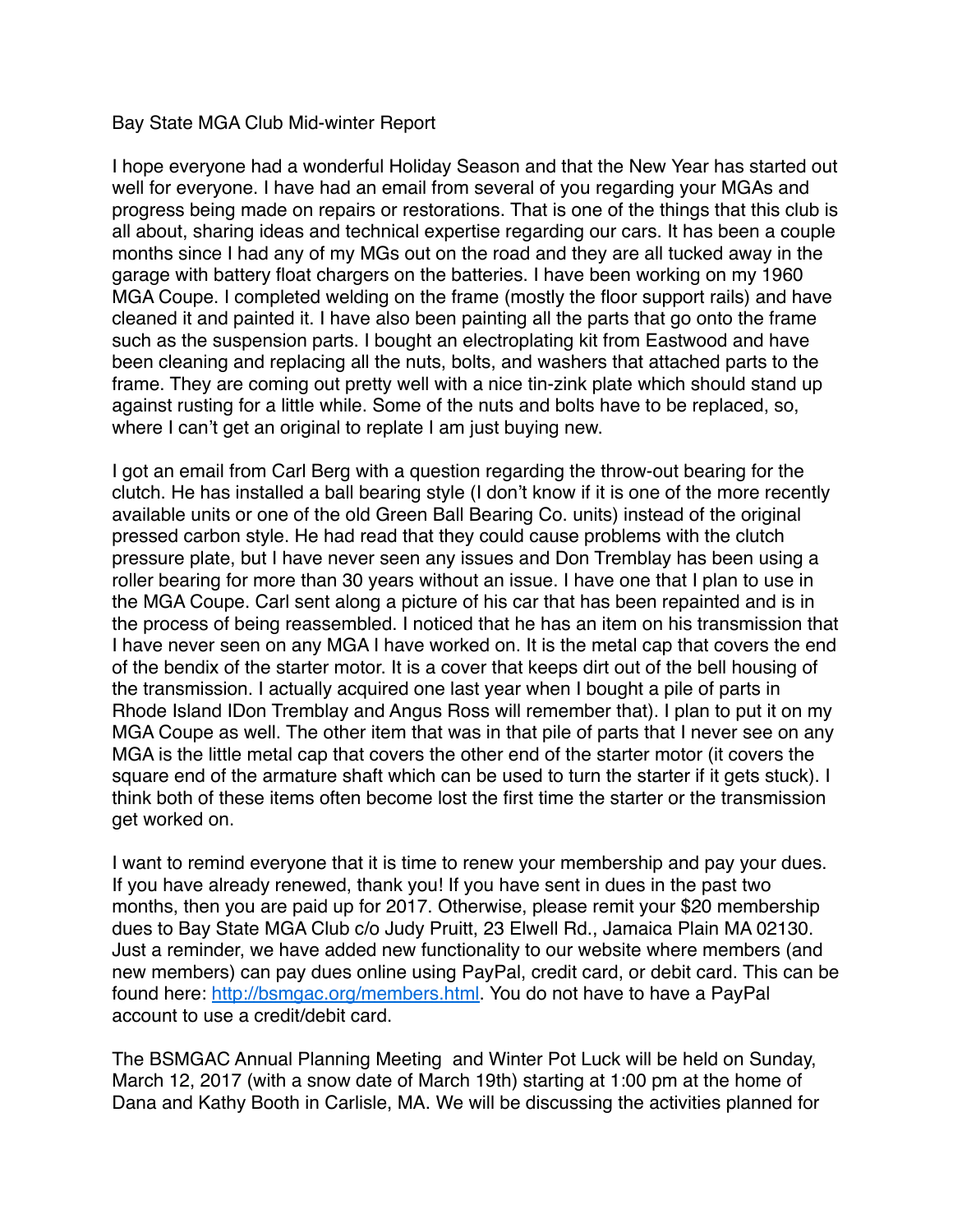the club this year, those we host and those we participate in with other clubs. The planning session will start around 2:00 pm and go until about 4:00 pm with socializing before and after. Please coordinate what to bring with Dana and Kathy by contacting them at 978-369-5702 or email [dana.a.booth@gmail.com](mailto:dana.a.booth@gmail.com) . The Booth home is located at 44 River Road, Carlisle, MA. This is just off Rt 225 just west of where the road crosses the Concord River. For those members who attended the meeting last spring you will remember where it is. If there are any changes to the date, I will send out an email to the members.

Safety Fast, Jack Horner President, Bay State MGA Club

My MGA Coupe progress



Carl Berg's MGA Roadster